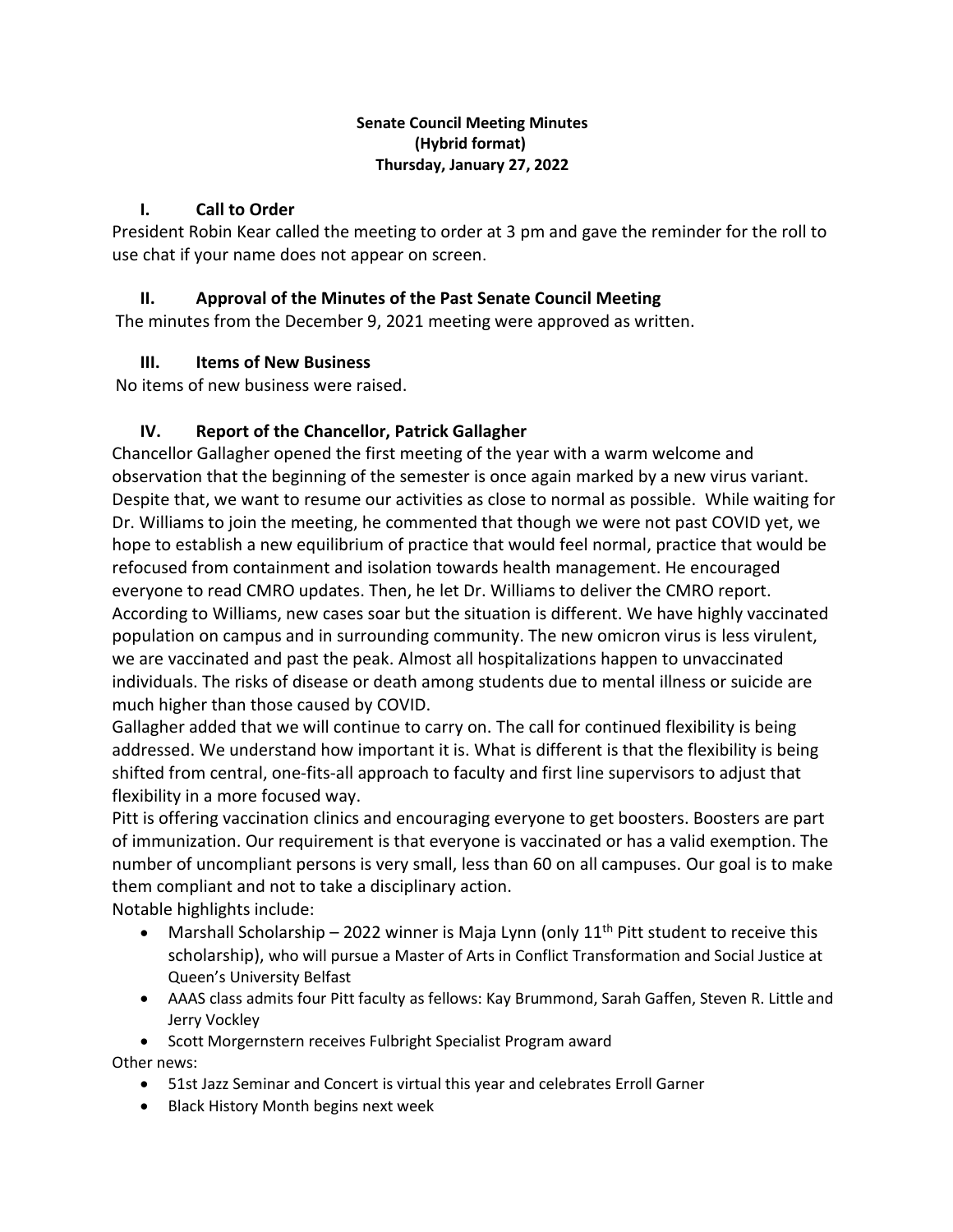- PittServes rescheduled MLK Day of Service for Saturday January 26
- Pitt Seed Funding Program has been expended (pre award grant and scale grant)
- We have new investment officer Jeffer Choudhry. This is the person responsible for the investments in the endowments for the university

**Kear** relayed the question via chat about availability of N95 masks and buildings

**Hitter**: At the moment 3 places have them today WPU, Commons Room in the Cathedral and Peterson Center and then they will be distributed to buildings with concierge desks.

**Sant** commented that there is confusion about testing for arriving students that test positive, confusion about Quest processing, isolation and quarantine.

**Gallagher** said that there was always room for improvement and asked Williams to talk about the current guidelines.

**Williams**: We hear it too. There are two problems. Guidance changes constantly, we share it with residence halls via all possible channels, but it happens that people sometimes consult not the most recent updated version of the guidance.

**Hitter** added that Quest processing improved.

There were no more questions for Chancellor Gallagher.

### **V. Report of Senate President, Robin Kear** (submitted in written)

*Welcome to our new year and our new semester. I hope that you had a relaxing winter break. I did take time to relax and disengage my brain from Senate work, although it takes a few days for me to get there. I* want to acknowledge those at Pitt who were still working over the break, including those working on *Pitt's response to the omicron variant.* 

### *In-person Return Updates*

- *The updated guidance for teaching this spring from the Provost's office was disseminated near the end of last term and twice this month by the Teaching Center. It is also available on the front page of the Teaching Center website.*
	- o *Thanks to Faculty Affairs Committee and the Provost's Office for working on this updated guidance.*
	- o *I want to note that it is not required to provide synchronous remote and in-person teaching. Whether or not to record your class (or part of your class) is up to your professional judgement, it is your decision.*
- *I recommend reading the CMRO updates on Thursdays. There was a statement in the last two emails from CMRO in case you missed it:* 
	- o *"At this stage in the pandemic, we should begin shifting focus away from case counts as the key measure of how SARS-CoV-2 is affecting regular life."*
	- o *John Williams from the CMRO office will speak to Faculty Assembly next month about this necessary shift in thinking.*

*Vaccine Requirement Permanent Policy*

• *The interim policy for a vaccine requirement is in force. There were minimal numbers of faculty/staff/students who were out of compliance just before the start of the term.*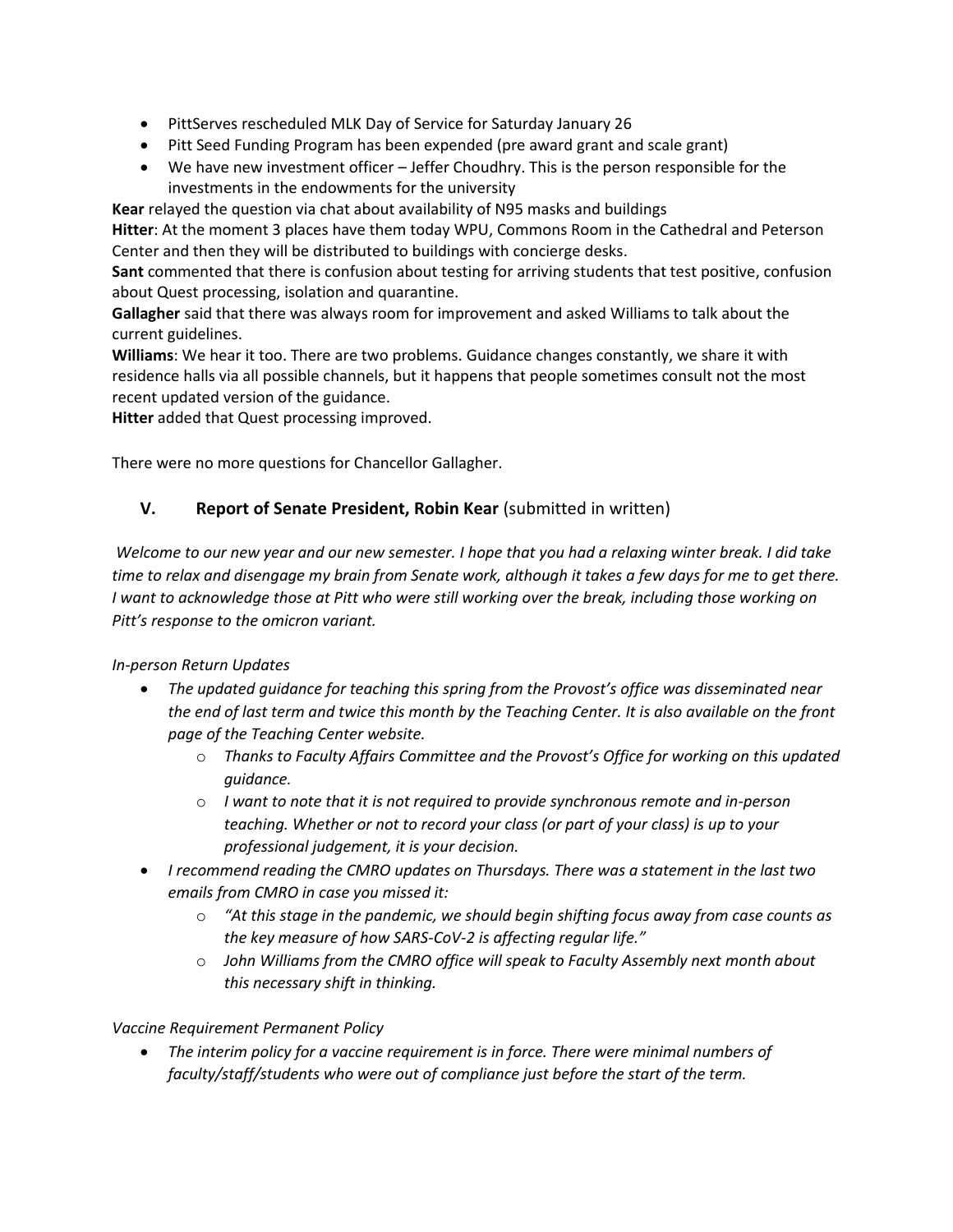- *Tom Hitter in the policy office set the charge and committee for the permanent vaccine requirement policy, which has Senate representatives, committee review, and faculty assembly/senate council approval. We met for the first time on Jan. 11th .*
- *Linda Tashbook, chair of Benefits and Welfare, and I are serving on this policy committee and the policy will be reviewed by Benefits and Welfare and Faculty Affairs before coming to Faculty Assembly and Senate Council.*

#### *Other Policy Work*

• *Research and TAFC have approved the Gifts That Support Projects policy and procedure and it is being set on the Faculty Assembly agenda.*

#### *Dependent Care Ad Hoc Committee*

- *The Dependent Care Ad Hoc Committee met last week and has made progress on one issue of concern. At the Committee's request, Tom Hitter in the policy office examined an issue related to policy FN28 and the reimbursement of dependent care in the context of externally funded grants that some graduate students and postdocs receive. The CFOs office has created a blanket exception for these dependent care costs in these specific cases. Information has been sent to grants administrators, workflow has been created, and hopefully this process will be made easier for these cases. The committee is clarifying application of the blanket exception. Amanda Godley in the Provost's Office is working to get the word out to graduate students.*
- *When the full policy review of FN28 (University Travel, Business Entertainment, Honoraria, and Miscellaneous Reimbursable Expenses) is conducted, the section on dependent care reimbursement will be examined and updated. That policy charter is being created now.*
- *The Committee has turned its attention to other questions and continues its work.*

### *Pitt Sustainability*

- *Faculty Assembly heard an update on Pitt sustainability efforts from Aurora Sharrard, Pitt's Director of Sustainability. We heard of the many efforts her office is working on and coordinating with, including the work of the Mascaro Center for Sustainable Innovation. We heard an update on Pitt's Climate Action Plan, to be carbon neutral by 2037.*
- *Besides the ongoing work with PUP committee and sustainability, Aurora and I have already communicated on issues that are relevant to other Senate Committees.*

#### *Spring Meetings*

- *We will continue to hold our meetings in a hybrid format for the foreseeable future.*
- *I attend as many committee meetings as I can, I know that our committees are very busy working not only on policies but on many other issues. We will be seeing the fruits of this labor in the coming months. Also, congratulations to our EIADAC co-chair, Ally Bove, for her Jeopardy appearance.*

### *Spring Plenary*

• *Vice President Kanthak continues to work with the Community Relations and Research Committees to plan the Spring Plenary and confirm their keynote speaker. It will be based on*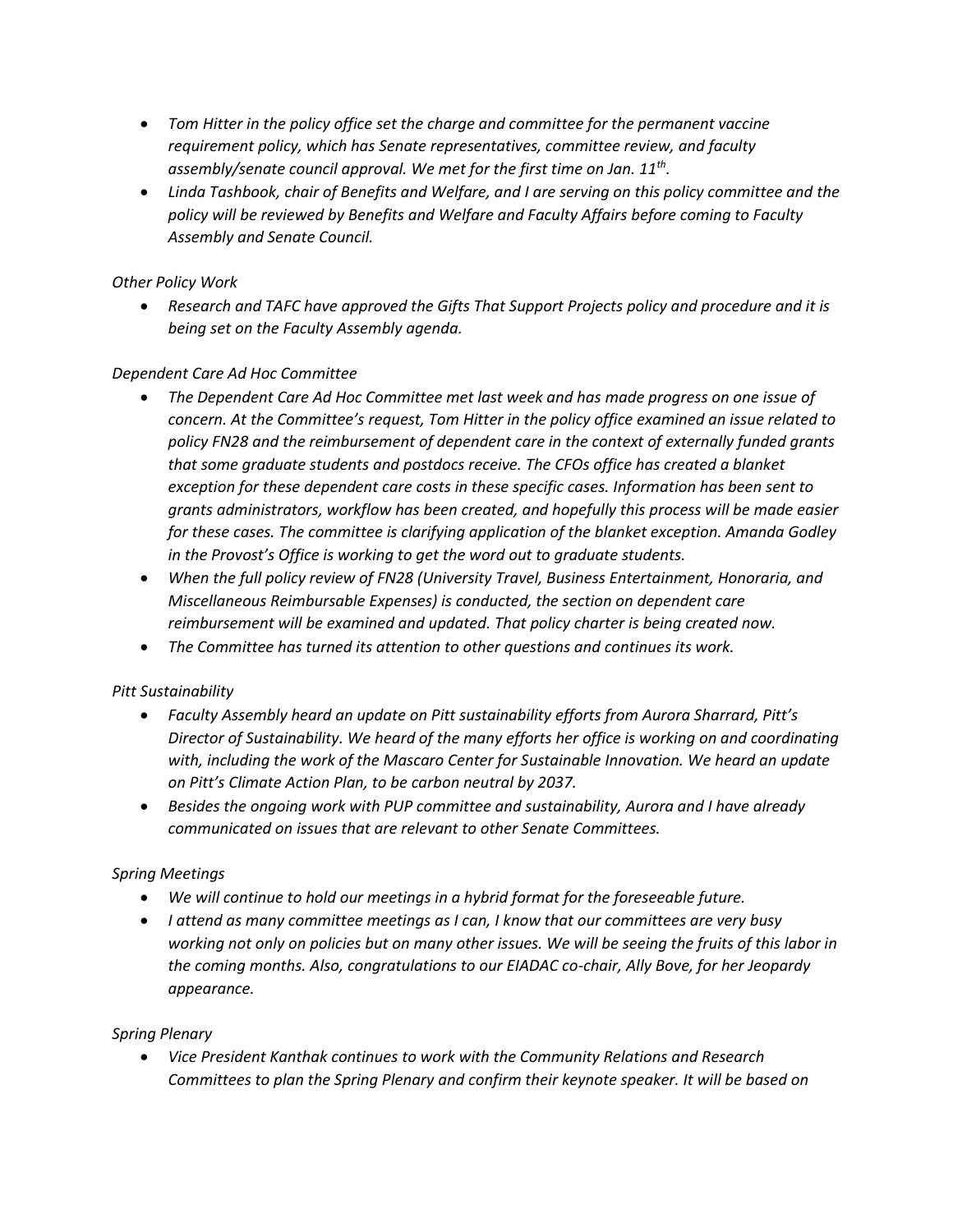*community-engaged scholarship and is in tandem with the community-engaged scholarship forum on March 1st. More details will follow soon.*

*Any questions or comments on my report?* No questions.

### **VI. Reports of Student Members of Senate Council**:  **A. Student Government Board (SGB), Harshitha Ramanan**

Ramanan gave a very brief report. They are transitioning back to being in person with all their activities. They continue to work with Dr. Pickett and SAAA on Lauren's Promise brought up a month ago and on the resources related to student safety. It is also election season for SGB. They have 12 candidates running and they are excited to see what ideas the candidates will bring. To the race. She concluded with announcing the next event - ACC Advocacy Days.

No questions.

### **B. College of General Studies Student Government (CGSSG), Ryan Yeager**

*The College of General Studies Student Government (CGSSG) is pleased to update you on some of our plans for the upcoming semester.*

### *I. Looking Ahead*

- *Initiatives and Events:*
- *Sexual assault awareness and utilizing the Rave Guardian app*
- *Wellness Yoga Event*
- *Fundraiser for Veterans*

*As we start the spring semester, CGSSG is looking to make changes to our constitution and organizational structure as a whole to ensure that future boards are well prepared to build off the progress we have made this year. As public health conditions hopefully improve, we look forward to continuing to offer more programming for CGS students*.

No questions.

## **C. Graduate and Professional Schools Student Government (GPSSG), Morgan Pierce**

Pierce delivered a short report: We are also in election season ramping up efforts for our Executive Board elections. We are excited to start events in person (there are plans for coffee hours, self-defense event for International Woman's Month). The two biggest ones will be in April: River's Casino and National Grad Appreciation Week.

No questions.

# **VII. Report of the President of the Postdoctoral Association, Dave Gau**

Gau said that they had a focus group to discuss postdocs concerns. One reoccurring ask is for consistent messaging about services available to them. They continue to work with Provost Godley to centralize all resources for postdocs in one place.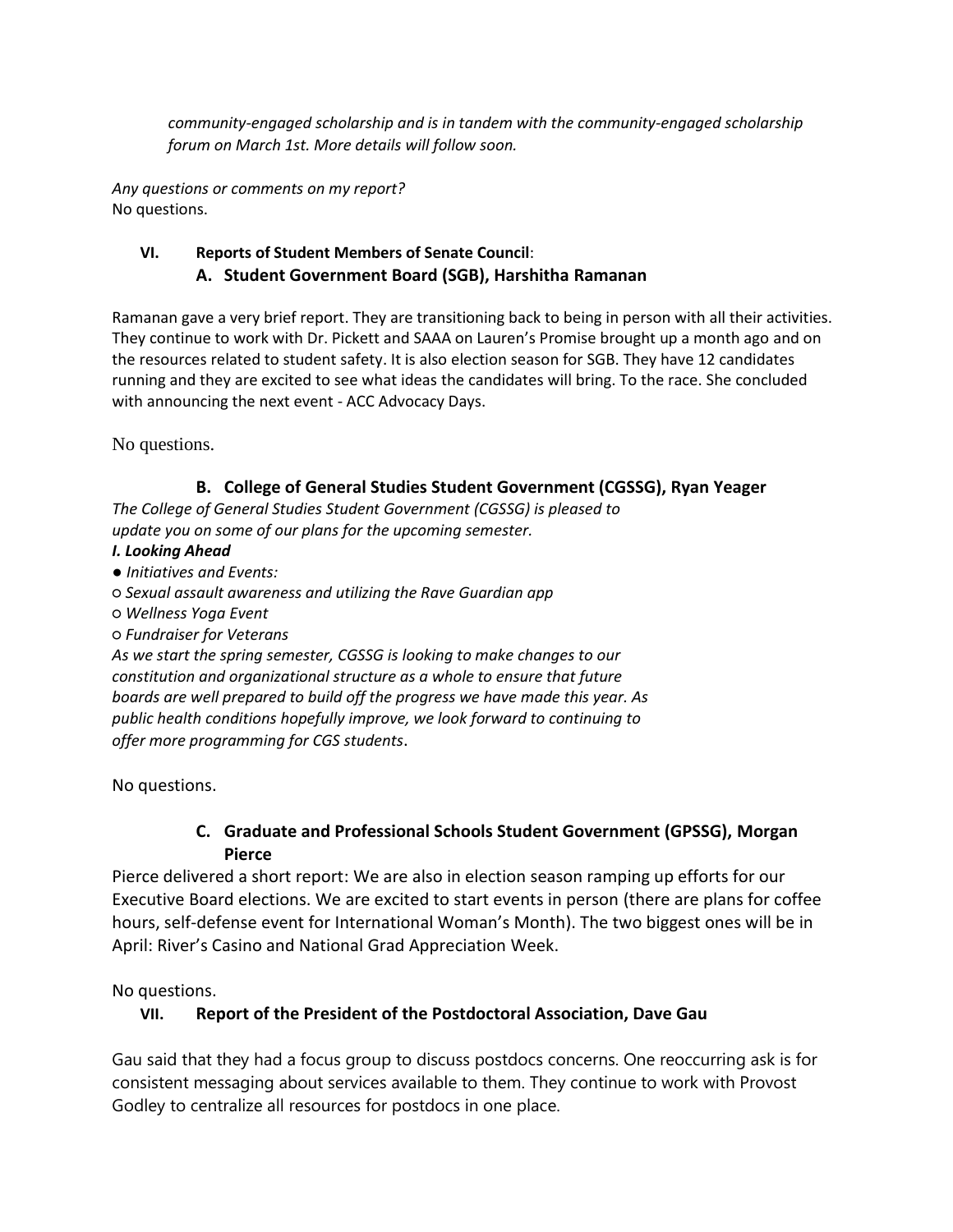They also hope to have some events in person and plan for research symposium in May and June.

No questions.

## **VIII. Report of the President of the Staff Council, Angela Coldren** *(submitted in written)*

*Good afternoon, President Kear, Chancellor Gallagher, Senate Council officers and members of Senate Council.* 

*We are accepting applications for the Staff Council Endowed Book Fund through February 14, 2022 at 5 p.m. For more information, go to our website[, staffcouncil@pitt.edu](mailto:staffcouncil@pitt.edu) and click on Awards. We plan to announce the winner(s) of this award at the Staff Council Spring Assembly.* 

*Just a reminder that Pitt Day of Giving is February 22, 2022. All monies raised through Staff Council will go to our Staff Professional Development Award in honor of Ronald W. Frisch and the Staff Council Endowed Book Fund.*

*The 2022 Staff Council Spring Assembly is set for March 9, 2022 from 9 a.m. to Noon. The keynote speaker will be Felicia Savage Friedman, founder and CEO of Yoga Roots on Location [\(YROL\)](https://mailingservices-readgreen.cmail20.com/t/j-l-ztudhit-drjrhhhuo-j/). Felicia's approach is embodied, joy-centered, and takes audience members on a journey into their hearts and minds to explore what actions they can take to create a more just and loving society. Her talks explore what collective liberation could look like and are rooted in unconditional love for humanity. The workshops unpack how we may dismantle racism, patriarchy, and capitalism in a way that centers our histories, our present, and unconditional love. These engagements build capacity for professionals to examine systems of oppression, their roles in them, and how to create change in the systems they interact with. An OEDI Mini Grant was awarded for this event.* 

*Our Operations Committee is assembling an elections subcommittee to update guidance.*

*The Staff Life Committee is preparing for the Spring Safety Assembly.* 

*Our next (open) general meeting is scheduled for Wednesday, February 16, 2022, at Noon. This meeting, and future meetings for at least 6-12 months, will be held virtually. If you would like to attend, feel free to reach out to Lola at [sc@pitt.edu](mailto:sc@pitt.edu) for a virtual invitation. This concludes our report. Thank you for your attention "bundle up out there"!*

# **IX. Reports by and Announcements of Standing and Special Committees of the Senate**

### None

## **X. Unfinished Business and/or New Business:**

**A. Draft Policy on Campus Crime Awareness – David Salcido, Co-Chair of PUP**

Salcido introduced the Policy. He said that it passed the review of PUP and SAAA committees, as well as FA. It intends to provide a timely information to keep you safe on campus. The Policy AO 07 replaces the existing, very concise policy, updates the language to conform to the "Clery Act" and elaborates in more details on Pitt processes (alerts, ENS).

There were no questions but one comment from the Chancellor that he will abstain from voting.